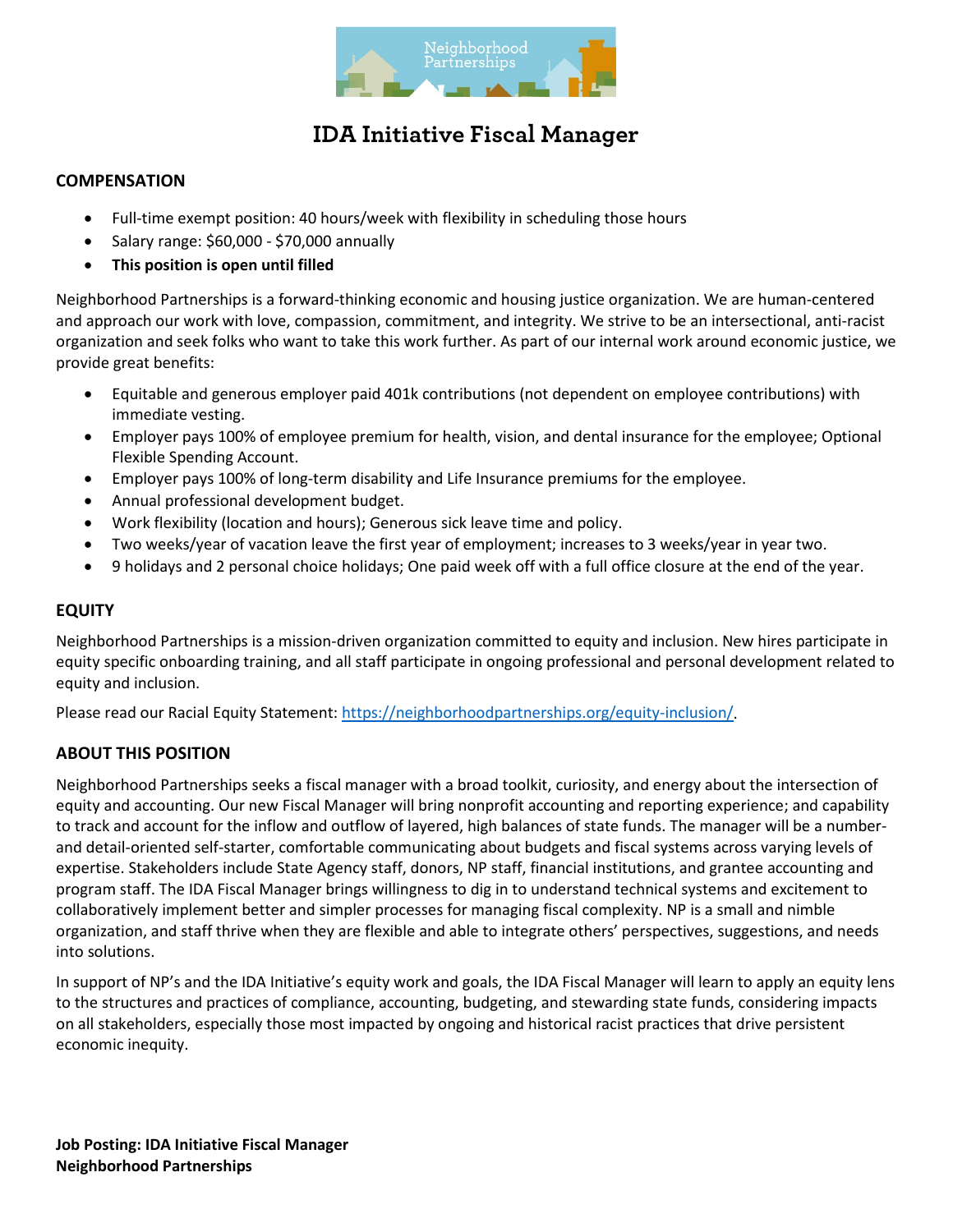

### **RESPONSIBILITIES & ESSENTIAL JOB FUNCTIONS**

*Studies have shown that women and people of color are less likely to apply for jobs unless they believe they meet every one of the qualifications as described in a job description. We are most interested in finding the best candidate for the job, and that candidate may be one who comes from a less traditional background. If you are interested in applying, we encourage you to think broadly about your background and qualifications for the role.*

#### **IDA Accounting & Grant Management 50%**

- Work with IDA Team and Director of Operations & Finance to develop and track annual IDA Program contract budget.
- Track and reconcile multiple five-year grants across 12 grantees.
- Compile and deliver periodic reports to State on budget and IDA funds reconciliation.
- Disburse grant and interest funds to grantees according to contract guidelines.
- Provide fiscal controls in determining funds available to grant as part of IDA staff's annual grant making and contracting process.
- Support compliance with Oregon IDA Initiative statute and rule. Conduct annual fiscal reviews of IDA Initiative grantees.
- Support grantees to track and reconcile grants quarterly and close grants in a timely manner.
- Build relationships with grantee fiscal and program staff to develop understanding; establish and maintain strong systems to support fiduciary integrity and to resolve fiscal and grant management questions and problems.

#### **IDA Tax Credit Program 35%**

- With Director of Operations & Finance and Executive Director, manage large Oregon IDA Initiative cash investments, working with investment broker and other financial institution contacts.
- Play a key role on the IDA Tax Credit Marketing team tracking and recording donation activity and collaborating with other team members and development lead to ensure excellent and timely attention to donor questions and needs.
- Ensure reconciliation between accounting system and donor database, daily during peak donation season.
- Manage IDA donor data delivery to the Oregon Department of Revenue.

#### **Organizational Responsibilities (15%)**

- Equity work: Support ongoing anti-racist work to integrate equity perspectives and structures into all aspects of organizational operations, planning, and work. Contribute to development and hold yourself and others accountable to annual NP equity goals and the organizational Agreements of NP.
- Participate in shared support roles for staff meetings, staff retreats, Board communication, community building and supporting practices, biannual two-day RE: Conference, and other organizational projects. Occasionally assist with hiring and onboarding of new NP employees; help advance the mission of the organization where appropriate.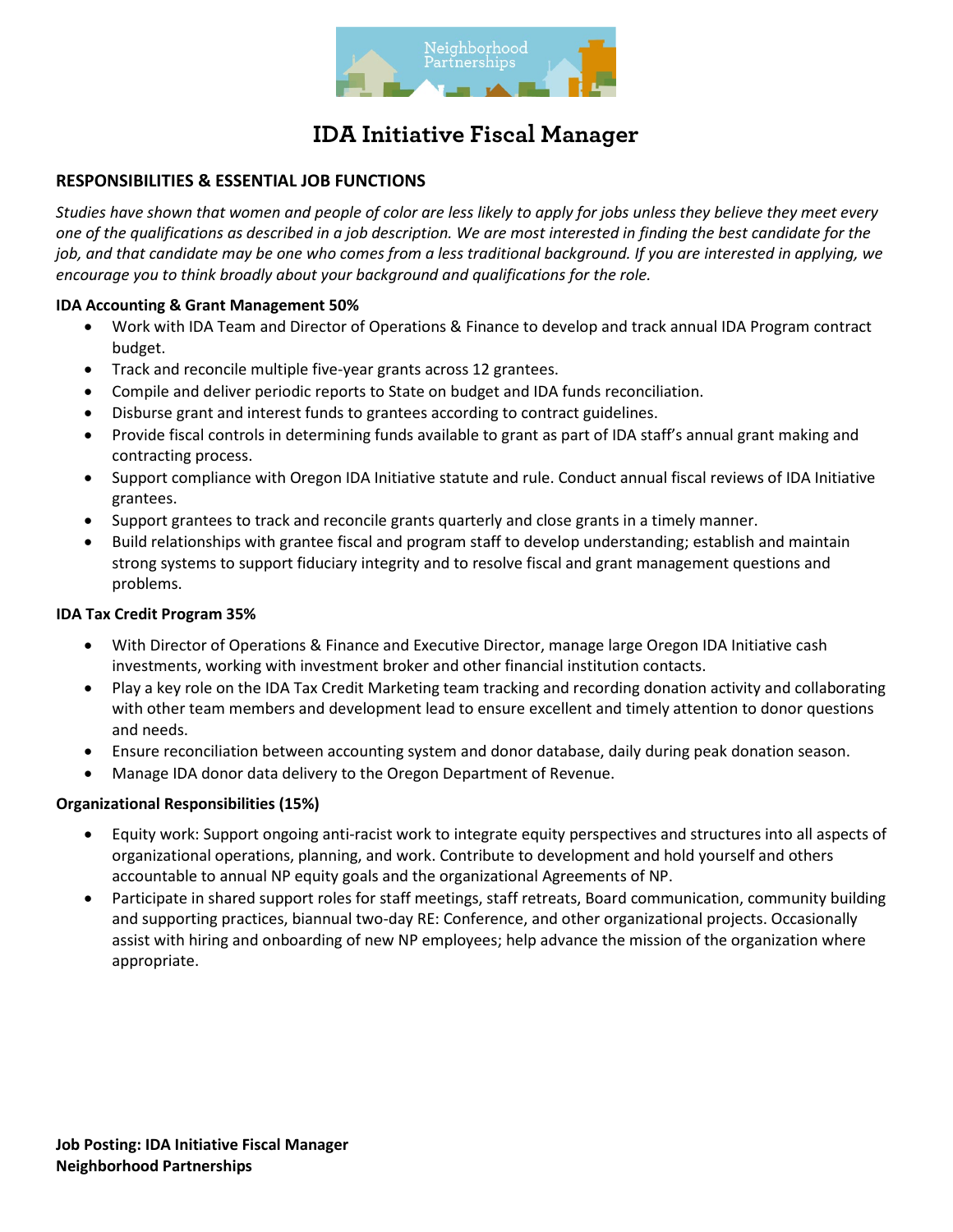

### **CORE COMPETENCIES**

- Technical:
	- o Three years of accounting systems experience; QuickBooks Online preferred
	- o Demonstrated knowledge of standard accounting procedures and reporting
	- o Interpersonal skills to explain IDA requirements to diverse grantee staff
	- o Proficiency in MS office with bookkeeping-level Excel experience
	- o Experience with Client Management Systems; Salesforce preferred
	- o Strong written and verbal communication skills
	- o Commitment to handle confidential information with attention to detail and security
- Work style and orientation:
	- o A commitment to racial equity and economic justice
	- o Curiosity, a learning orientation, and an openness to change
	- o High level of accuracy and refined organizational skills
	- $\circ$  Resourcefulness and flexibility with strategies to independently navigate complex rules, requirements, and best practices; manage competing priorities; and see projects to successful and timely completion
	- $\circ$  Good judgment to know when to access support in interpreting and adapting guidelines
	- o Aptitude and interest in working collaboratively to solve problems and complete projects

### **A PLUS, BUT NOT REQUIRED**

- Nonprofit accounting and funding experience
- Audit experience
- Conservative cash investment experience
- Experience with government contracts

### **ABOUT NEIGHBORHOOD PARTNERSHIPS**

Neighborhood Partnerships' mission is to create a better Oregon in which everyone has access to opportunity, stability, and what we need to thrive. For us, this begins with financial well-being and a stable, affordable place to call home.

In addition to housing justice advocacy, Neighborhood Partnerships (NP) manages the Oregon Individual Development Account (IDA) Initiative. With an IDA, Oregonians with low incomes have their savings for an education, home, small business, or other investment matched by state funds. NP serves as funder and coordinates the IDA-related work of ten non-profit direct and network providers, with IDAs reaching communities statewide through upwards of 70 local organizations.

We dedicate time and resources at every level of the organization to address disparities based on identity and to apply an equity lens to all decisions, programs, and policies.